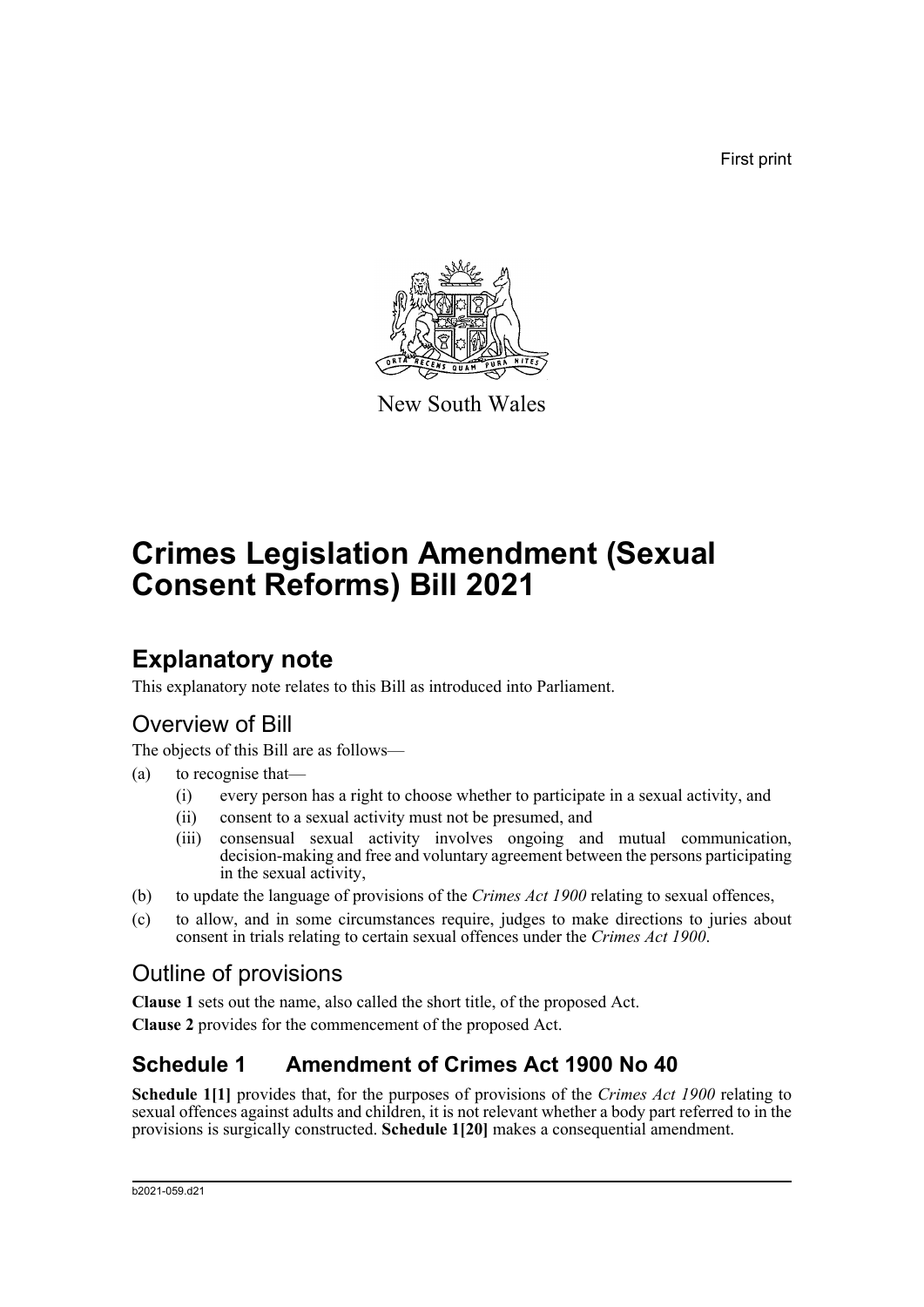**Schedule 1[2] and [5]** update the language of provisions relating to the definitions of sexual intercourse, sexual touching and sexual act to ensure the provisions apply regardless of a person's gender or sex.

**Schedule 1[3]** clarifies that penetration carried out solely for proper medical or hygienic purposes is not sexual intercourse. **Schedule 1[6] and [8]** make equivalent amendments for sexual touching and sexual act.

**Schedule 1[4]** clarifies that the continuation of sexual touching is sexual touching.

**Schedule 1[7]** clarifies that the continuation of a sexual act is a sexual act.

**Schedule 1[9]** inserts a Subdivision relating to consent and knowledge about consent into the *Crimes Act 1900*. In the Subdivision—

- (a) **proposed section 61HF** provides that an objective of the Subdivision is to recognise certain principles about consent, and
- (b) **proposed section 61HG** explains the application of the Subdivision, and
- (c) **proposed section 61HH** sets out definitions for the Subdivision, and
- (d) **proposed section 61HI** clarifies the definition of *consent* to a sexual activity, being free and voluntary agreement to a sexual activity at the time of the activity, by providing the following—
	- (i) a person may, by words or conduct, withdraw consent at any time,
	- (ii) if a person withdraws consent and the sexual activity continues, the activity then occurs without consent,
	- (iii) the absence of physical or verbal resistance is not, by itself, taken to be consent,
	- (iv) consent to a particular sexual activity is not, by itself, taken to be consent to other sexual activities,
	- (v) consent to a sexual activity with a person is not, by itself, taken to be consent to sexual activity with the person on other occasions or with other persons, and
- (e) **proposed section 61HJ** sets out a non-exhaustive list of the circumstances in which a person does not consent to a sexual activity, and
- (f) **proposed section 61HK** sets out the circumstances in which an accused person is taken to know that another person does not consent to a sexual activity. It also provides that an accused person's belief that another person consents to sexual activity is not reasonable if the accused person did not say or do anything to find out whether the other consents. This does not apply if the accused person did not say or do anything because of a cognitive or mental health impairment. The proposed section also provides that a trier of fact, when making a finding about a person's knowledge of consent, must consider all the circumstances of the case, but must not consider self-induced intoxication of the accused person.

**Schedule 1[10]–[19] and [21]–[23]** replace, in relation to sexual offences—

- (a) references to an "offender" with references to an "accused person", and
- (b) references to a "victim" with references to a "complainant".

**Schedule 1[24]** provides for certain provisions of the *Crimes Act 1900* relating to consent to be reviewed in 5 years.

**Schedule 1[25]** makes it clear that the amendments made by the proposed Act to the *Crimes Act 1900* apply only to offences committed on or after the commencement of the amendments.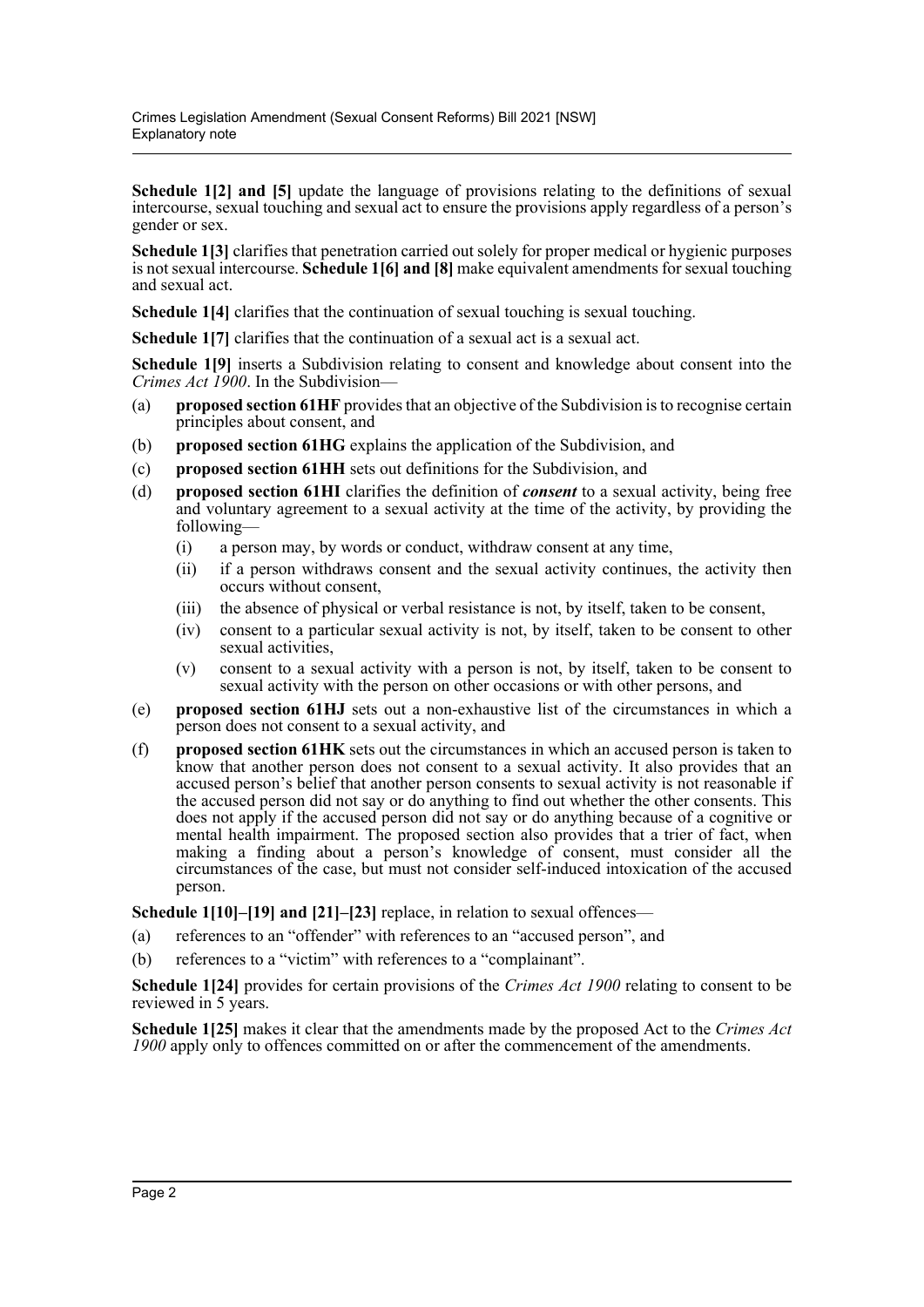#### **Schedule 2 Amendment of Criminal Procedure Act 1986 No 209**

**Schedule 2[3]** inserts a Subdivision relating to directions to juries about consent into the *Criminal Procedure Act 1986*. **Schedule 2[1], [2], [5], [17] and [18]** make consequential amendments. In the Subdivision—

- (a) **proposed section 292** allows, and in some circumstances requires, a judge to give directions about consent in a trial relating to certain sexual offences under the *Crimes Act 1900*, and
- (b) **proposed sections 292A–292E** set out the directions about consent, which relate to the following—
	- (i) how and between whom non-consensual sexual activity can occur,
	- (ii) how a person may respond to non-consensual sexual activity,
	- (iii) the absence of physical injury, violence or threats,
	- (iv) how a person may respond to giving evidence about an alleged sexual offence,
	- (v) how a person's consent cannot be assumed because the person wore particular clothing or had a particular appearance, consumed alcohol or another drug or was at a particular location.

Schedule 2<sup>[4]</sup> relocates a provision about the admissibility of evidence relating to sexual experience.

**Schedule 2[6], [7], [9]–[12] and [14]–[16]** replace certain references to "warn" and "inform" with references to "direct".

**Schedule 2[8] and [13]** provide that a judge may give and repeat certain directions at any time in a trial.

**Schedule 2[19]** provides for certain provisions of the *Criminal Procedure Act 1986* relating to consent to be reviewed in 5 years.

**Schedule 2[20]** provides that the amendments made by the proposed Act to the *Criminal Procedure Act 1986* extend to proceedings for offences committed before the amendments commence, but not if the hearing of the proceedings has already commenced.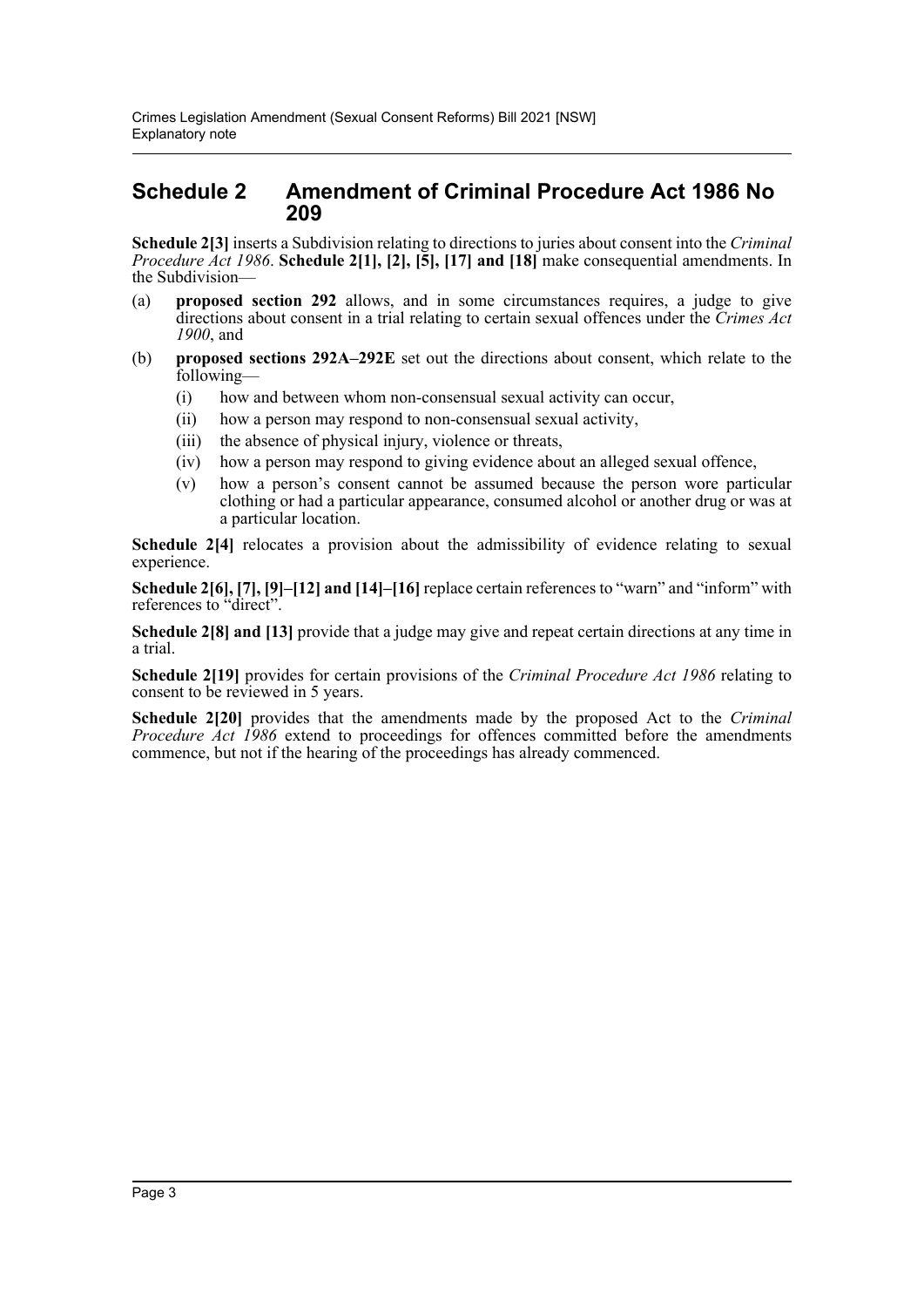First print



New South Wales

# **Crimes Legislation Amendment (Sexual Consent Reforms) Bill 2021**

## **Contents**

|                   |                                                 | Page |
|-------------------|-------------------------------------------------|------|
|                   | Name of Act                                     |      |
|                   | Commencement                                    |      |
| Schedule 1        | Amendment of Crimes Act 1900 No 40              |      |
| <b>Schedule 2</b> | Amendment of Criminal Procedure Act 1986 No 209 |      |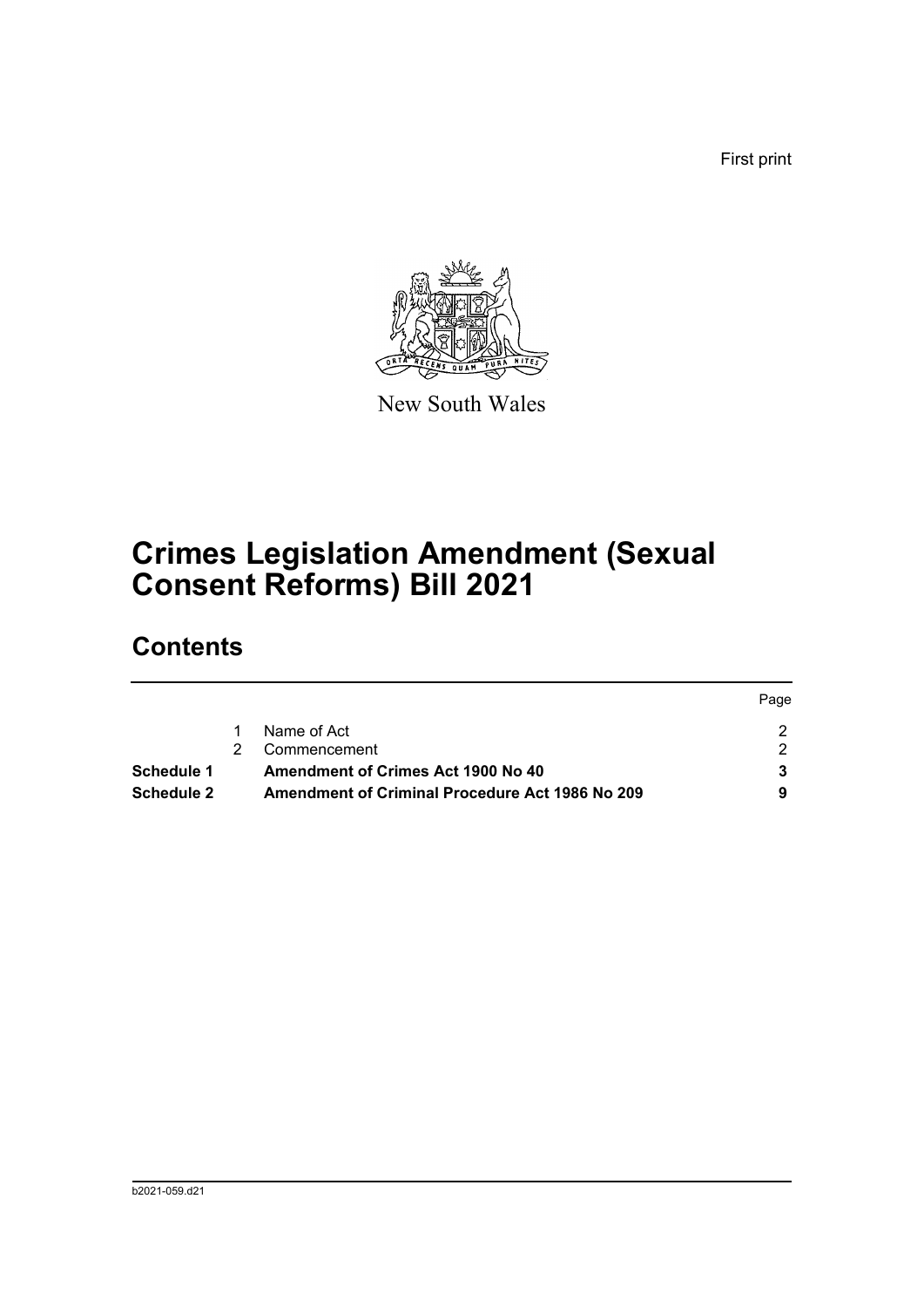

New South Wales

# **Crimes Legislation Amendment (Sexual Consent Reforms) Bill 2021**

No , 2021

#### **A Bill for**

An Act to amend the *Crimes Act 1900* in relation to consent to certain sexual activities that, in the absence of consent, are sexual offences; to amend the *Criminal Procedure Act 1986* in relation to directions to juries; and for other purposes.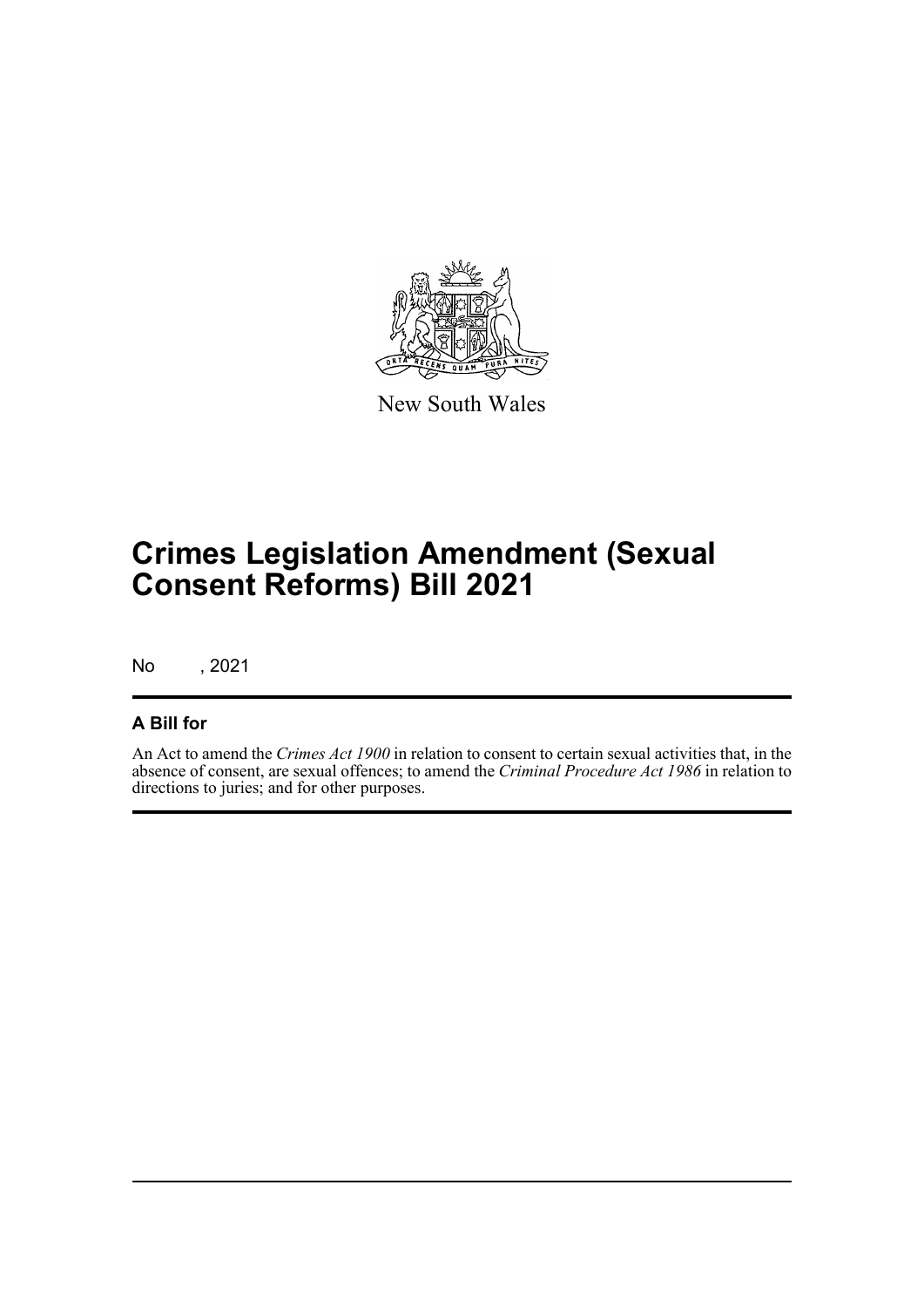<span id="page-5-1"></span><span id="page-5-0"></span>

| The Legislature of New South Wales enacts—                                      |                |  |  |
|---------------------------------------------------------------------------------|----------------|--|--|
| Name of Act                                                                     | $\mathcal{P}$  |  |  |
| This Act is the Crimes Legislation Amendment (Sexual Consent Reforms) Act 2021. | 3              |  |  |
| <b>Commencement</b>                                                             | $\overline{4}$ |  |  |
| This Act commences on a day or days to be appointed by proclamation.            | 5              |  |  |
|                                                                                 |                |  |  |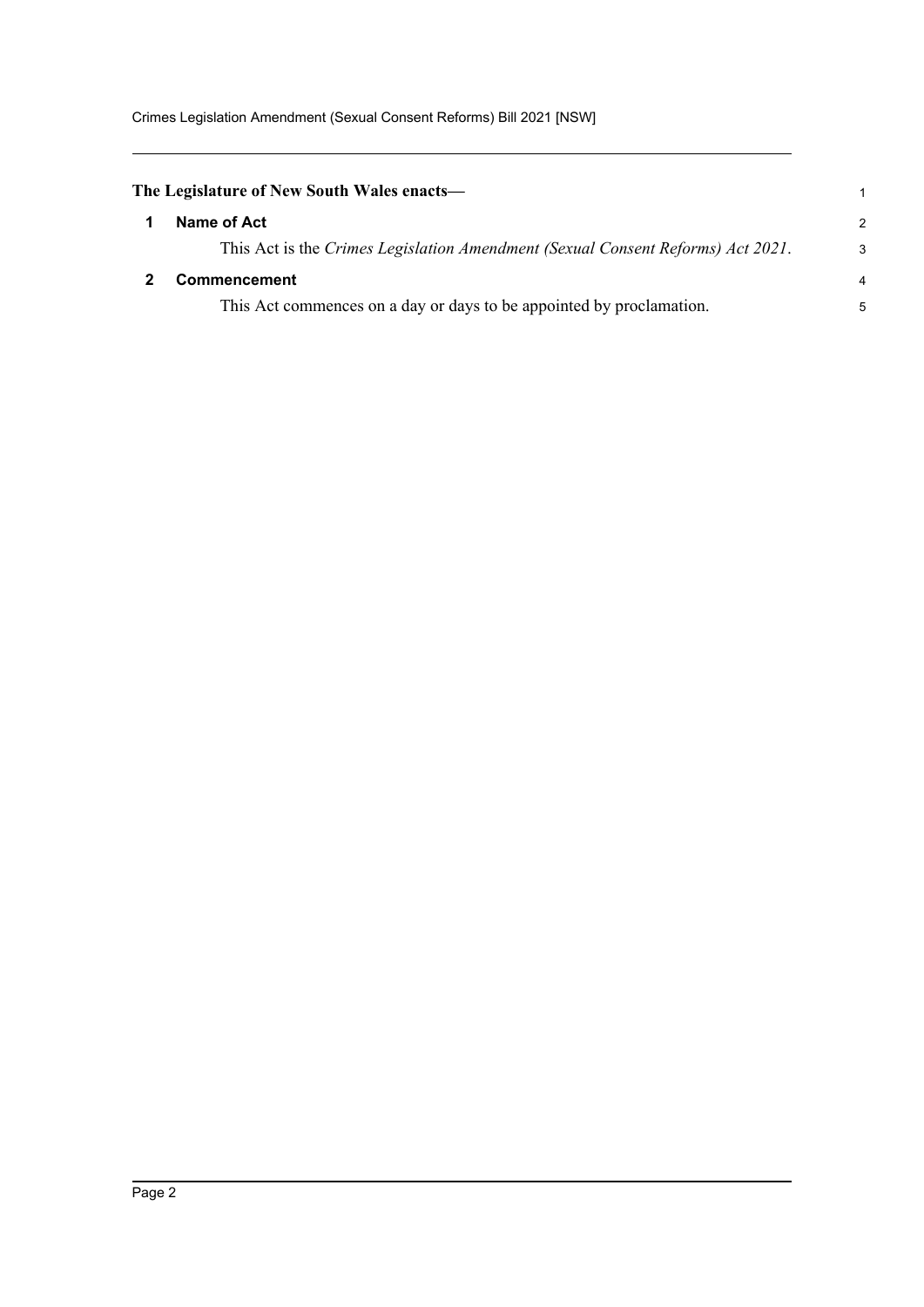<span id="page-6-0"></span>

|                    | <b>Schedule 1</b>                         | <b>Amendment of Crimes Act 1900 No 40</b>                                                                                                                                                                              | 1                  |  |  |  |
|--------------------|-------------------------------------------|------------------------------------------------------------------------------------------------------------------------------------------------------------------------------------------------------------------------|--------------------|--|--|--|
| [1]                |                                           | <b>Section 61H Definitions</b>                                                                                                                                                                                         | $\boldsymbol{2}$   |  |  |  |
|                    | Insert after section $61H(3)$ —           |                                                                                                                                                                                                                        |                    |  |  |  |
|                    | (4)                                       | It is not relevant for the purposes of this Division whether a part of the body<br>referred to in this Division is surgically constructed or not.                                                                      | 4<br>5             |  |  |  |
| [2]                |                                           | Section 61HA Meaning of "sexual intercourse"                                                                                                                                                                           | 6                  |  |  |  |
|                    |                                           | Omit section $61HA(a)$ –(c). Insert instead—                                                                                                                                                                           | $\overline{7}$     |  |  |  |
|                    |                                           | the penetration to any extent of the genitalia or anus of a person by—<br>(a)<br>any part of the body of another person, or<br>(i)<br>any object manipulated by another person, or<br>(i)                              | $\bf 8$<br>9<br>10 |  |  |  |
|                    |                                           | the introduction of any part of the genitalia of a person into the mouth<br>(b)<br>of another person, or                                                                                                               | 11<br>12           |  |  |  |
|                    |                                           | the application of the mouth or tongue to the female genitalia, or<br>(c)                                                                                                                                              | 13                 |  |  |  |
| $[3]$              | Section 61HA(2)                           |                                                                                                                                                                                                                        | 14                 |  |  |  |
|                    |                                           | Insert at the end of section 61HA—                                                                                                                                                                                     | 15                 |  |  |  |
|                    | (2)                                       | Penetration carried out solely for proper medical or hygienic purposes is not<br>sexual intercourse for the purposes of this Division.                                                                                 | 16<br>17           |  |  |  |
| [4]                | Section 61HB Meaning of "sexual touching" |                                                                                                                                                                                                                        |                    |  |  |  |
|                    |                                           | Insert after section $61HB(1)$ —                                                                                                                                                                                       | 19                 |  |  |  |
|                    | (1A)                                      | The continuation of sexual touching as defined in subsection $(1)$ is also <i>sexual</i><br><i>touching</i> for the purposes of this Division.                                                                         | 20<br>21           |  |  |  |
| [5]                |                                           | Sections $61HB(2)(a)$ and $61HC(2)(a)$                                                                                                                                                                                 | 22                 |  |  |  |
|                    |                                           | Omit "or anal area or (in the case of a female person, or transgender or intersex person<br>identifying as female) the person's breasts, whether or not the breasts are sexually<br>developed, or" wherever occurring. | 23<br>24<br>25     |  |  |  |
|                    | Insert instead-                           |                                                                                                                                                                                                                        | 26                 |  |  |  |
|                    |                                           | , anal area or breasts-                                                                                                                                                                                                | 27                 |  |  |  |
|                    |                                           | whether or not the breasts are sexually developed, and<br>(i)                                                                                                                                                          | 28                 |  |  |  |
|                    |                                           | (ii) regardless of the person's gender or sex, or                                                                                                                                                                      | 29                 |  |  |  |
| [6]                | Section 61HB(3)                           |                                                                                                                                                                                                                        | 30                 |  |  |  |
|                    |                                           | Omit the subsection. Insert instead—                                                                                                                                                                                   | 31                 |  |  |  |
|                    | (3)                                       | Touching carried out solely for proper medical or hygienic purposes is not<br>sexual touching for the purposes of this Division.                                                                                       | 32<br>33           |  |  |  |
| $\left[ 7 \right]$ |                                           | Section 61HC Meaning of "sexual act"                                                                                                                                                                                   | 34                 |  |  |  |
|                    |                                           | Insert after section $61HC(1)$ —                                                                                                                                                                                       | 35                 |  |  |  |
|                    | (1A)                                      | The continuation of a sexual act as defined in subsection $(1)$ is also a <b>sexual</b><br><i>act</i> for the purposes of this Division.                                                                               | 36<br>37           |  |  |  |
| [8]                | Section 61HC(3)                           |                                                                                                                                                                                                                        | 38                 |  |  |  |
|                    |                                           | Omit the subsection. Insert instead-                                                                                                                                                                                   | 39                 |  |  |  |
|                    |                                           |                                                                                                                                                                                                                        |                    |  |  |  |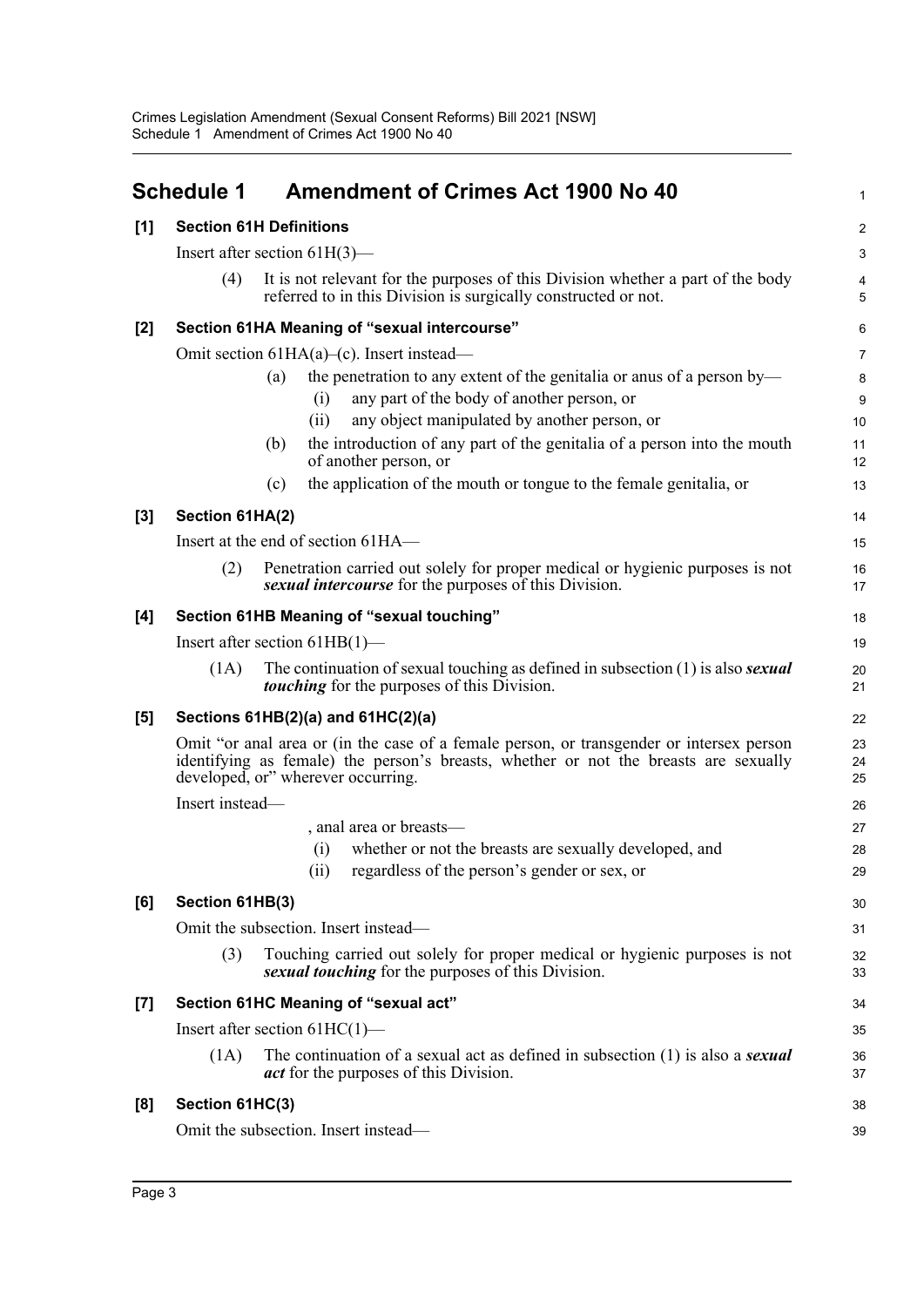|     |      | (3)       | An act carried out solely for proper medical or hygienic purposes is not a<br>sexual act for the purposes of this Division.                                                                                     | 1<br>$\overline{a}$ |
|-----|------|-----------|-----------------------------------------------------------------------------------------------------------------------------------------------------------------------------------------------------------------|---------------------|
| [9] |      |           | Part 3, Division 10, Subdivision 1A                                                                                                                                                                             | 3                   |
|     |      |           | Omit section 61HE. Insert instead-                                                                                                                                                                              | 4                   |
|     |      |           | Subdivision 1A Consent and knowledge of consent                                                                                                                                                                 | 5                   |
|     | 61HF | Objective |                                                                                                                                                                                                                 | 6                   |
|     |      |           | An objective of this Subdivision is to recognise the following—                                                                                                                                                 | 7                   |
|     |      |           | every person has a right to choose whether or not to participate in a<br>(a)<br>sexual activity,                                                                                                                | 8<br>9              |
|     |      |           | consent to a sexual activity is not to be presumed,<br>(b)                                                                                                                                                      | 10                  |
|     |      |           | sexual<br>activity<br>involves<br>(c)<br>consensual<br>ongoing<br>and<br>mutual<br>communication, decision-making and free and voluntary agreement<br>between the persons participating in the sexual activity. | 11<br>12<br>13      |
|     | 61HG |           | <b>Application of Subdivision</b>                                                                                                                                                                               | 14                  |
|     |      | (1)       | This Subdivision applies to offences, or attempts to commit offences, against<br>sections 61I, 61J, 61JA, 61KC, 61KD, 61KE and 61KF.                                                                            | 15<br>16            |
|     |      | (2)       | This Subdivision sets out—                                                                                                                                                                                      | 17                  |
|     |      |           | the circumstances in which a person consents or does not consent to a<br>(a)<br>sexual activity, and                                                                                                            | 18<br>19            |
|     |      |           | the circumstances in which a person knows or is taken to know that<br>(b)<br>another person does not consent to a sexual activity.                                                                              | 20<br>21            |
|     | 61HH |           | <b>Definitions</b>                                                                                                                                                                                              | 22                  |
|     |      |           | In this Subdivision-                                                                                                                                                                                            | 23                  |
|     |      |           | consent has the same meaning as in section 61HI.                                                                                                                                                                | 24                  |
|     |      |           | sexual activity means sexual intercourse, sexual touching or a sexual act.                                                                                                                                      | 25                  |
|     | 61HI |           | <b>Consent generally</b>                                                                                                                                                                                        | 26                  |
|     |      | (1)       | A person <i>consents</i> to a sexual activity if, at the time of the sexual activity, the<br>person freely and voluntarily agrees to the sexual activity.                                                       | 27<br>28            |
|     |      | (2)       | A person may, by words or conduct, withdraw consent to a sexual activity at<br>any time.                                                                                                                        | 29<br>30            |
|     |      | (3)       | Sexual activity that occurs after consent has been withdrawn occurs without<br>consent.                                                                                                                         | 31<br>32            |
|     |      | (4)       | A person who does not offer physical or verbal resistance to a sexual activity<br>is not, by reason only of that fact, to be taken to consent to the sexual activity.                                           | 33<br>34            |
|     |      | (5)       | A person who consents to a particular sexual activity is not, by reason only of<br>that fact, to be taken to consent to any other sexual activity.                                                              | 35<br>36            |
|     |      |           | <b>Example</b> — A person who consents to a sexual activity using a condom is not, by<br>reason only of that fact, to be taken to consent to a sexual activity without using a<br>condom.                       | 37<br>38<br>39      |
|     |      | (6)       | A person who consents to a sexual activity with a person on one occasion is<br>not, by reason only of that fact, to be taken to consent to a sexual activity<br>$with$ —                                        | 40<br>41<br>42      |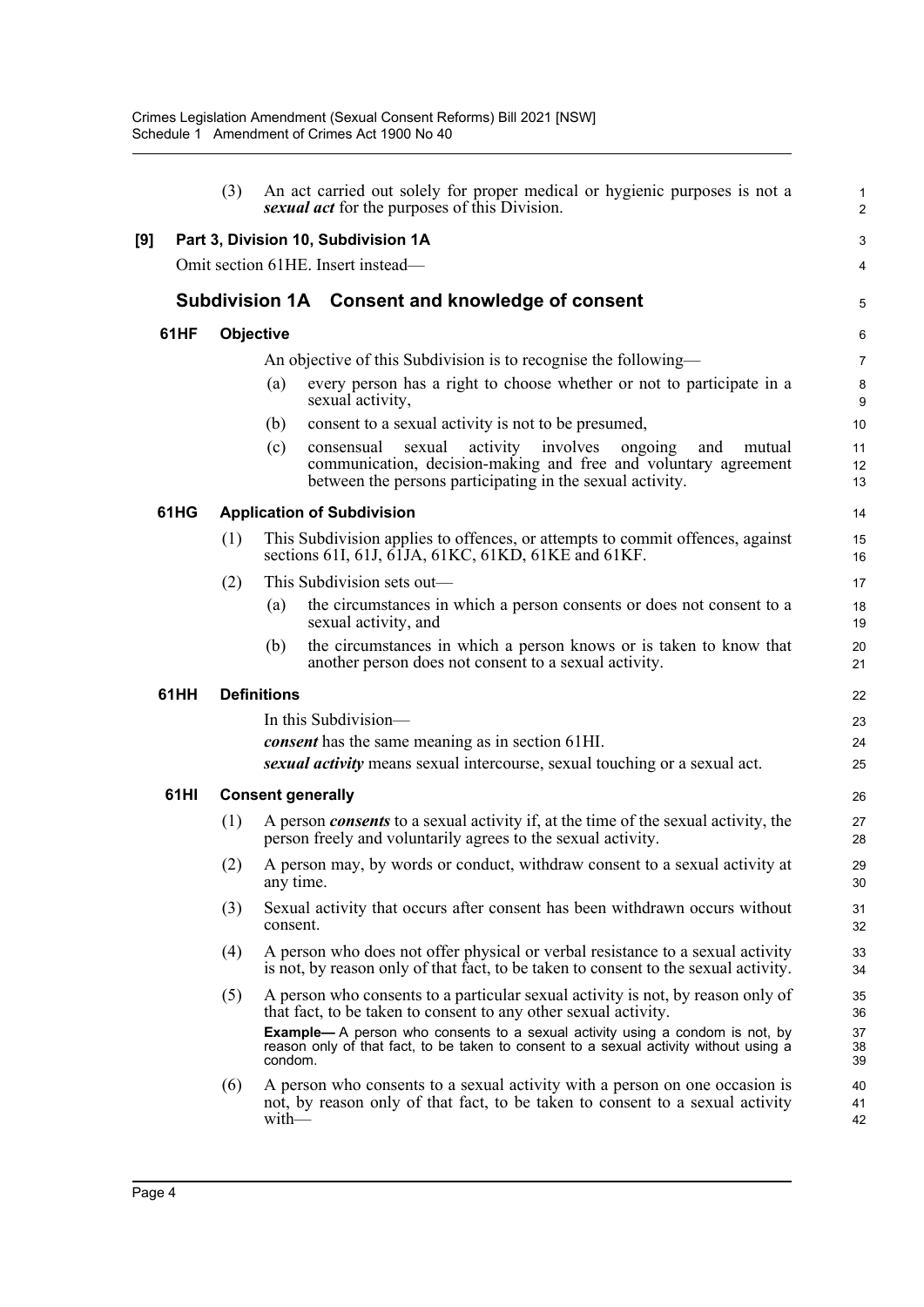|      |     | (a) | that person on another occasion, or                                                                                                                                                           | 1                   |
|------|-----|-----|-----------------------------------------------------------------------------------------------------------------------------------------------------------------------------------------------|---------------------|
|      |     | (b) | another person on that or another occasion.                                                                                                                                                   | $\overline{c}$      |
|      |     |     |                                                                                                                                                                                               |                     |
| 61HJ |     |     | Circumstances in which there is no consent                                                                                                                                                    | 3                   |
|      | (1) |     | A person does not consent to a sexual activity if—                                                                                                                                            | 4                   |
|      |     | (a) | the person does not say or do anything to communicate consent, or                                                                                                                             | 5                   |
|      |     | (b) | the person does not have the capacity to consent to the sexual activity, or                                                                                                                   | $6\phantom{1}6$     |
|      |     | (c) | the person is so affected by alcohol or another drug as to be incapable<br>of consenting to the sexual activity, or                                                                           | $\overline{7}$<br>8 |
|      |     | (d) | the person is unconscious or asleep, or                                                                                                                                                       | 9                   |
|      |     | (e) | the person participates in the sexual activity because of force, fear of<br>force or fear of serious harm of any kind to the person, another person,<br>an animal or property, regardless of- | 10<br>11<br>12      |
|      |     |     | (i)<br>when the force or the conduct giving rise to the fear occurs, or                                                                                                                       | 13                  |
|      |     |     | whether it occurs as a single instance or as part of an ongoing<br>(ii)<br>pattern, or                                                                                                        | 14<br>15            |
|      |     | (f) | the person participates in the sexual activity because of coercion,<br>blackmail or intimidation, regardless of-                                                                              | 16<br>17            |
|      |     |     | when the coercion, blackmail or intimidation occurs, or<br>(i)                                                                                                                                | 18                  |
|      |     |     | (ii)<br>whether it occurs as a single instance or as part of an ongoing<br>pattern, or                                                                                                        | 19<br>20            |
|      |     | (g) | the person participates in the sexual activity because the person or<br>another person is unlawfully detained, or                                                                             | 21<br>22            |
|      |     | (h) | the person participates in the sexual activity because the person is<br>overborne by the abuse of a relationship of authority, trust or<br>dependence, or                                     | 23<br>24<br>25      |
|      |     | (i) | the person participates in the sexual activity because the person is<br>mistaken about-                                                                                                       | 26<br>27            |
|      |     |     | the nature of the sexual activity, or<br>(i)                                                                                                                                                  | 28                  |
|      |     |     | the purpose of the sexual activity, including about whether the<br>(ii)<br>sexual activity is for health, hygienic or cosmetic purposes, or                                                   | 29<br>30            |
|      |     | (j) | the person participates in the sexual activity with another person<br>because the person is mistaken—                                                                                         | 31<br>32            |
|      |     |     | about the identity of the other person, or<br>(i)                                                                                                                                             | 33                  |
|      |     |     | that the person is married to the other person, or<br>(ii)                                                                                                                                    | 34                  |
|      |     | (k) | the person participates in the sexual activity because of a fraudulent<br>inducement.                                                                                                         | 35<br>36            |
|      | (2) |     | This section does not limit the grounds on which it may be established that a<br>person does not consent to a sexual activity.                                                                | 37<br>38            |
|      | (3) |     | In this section-                                                                                                                                                                              | 39                  |
|      |     |     | <i>fraudulent inducement</i> does not include a misrepresentation about a person's<br>income, wealth or feelings.                                                                             | 40<br>41            |
| 61HK |     |     | Knowledge about consent                                                                                                                                                                       | 42                  |
|      | (1) |     | A person (the <i>accused person</i> ) is taken to know that another person does not<br>consent to a sexual activity if—                                                                       | 43<br>44            |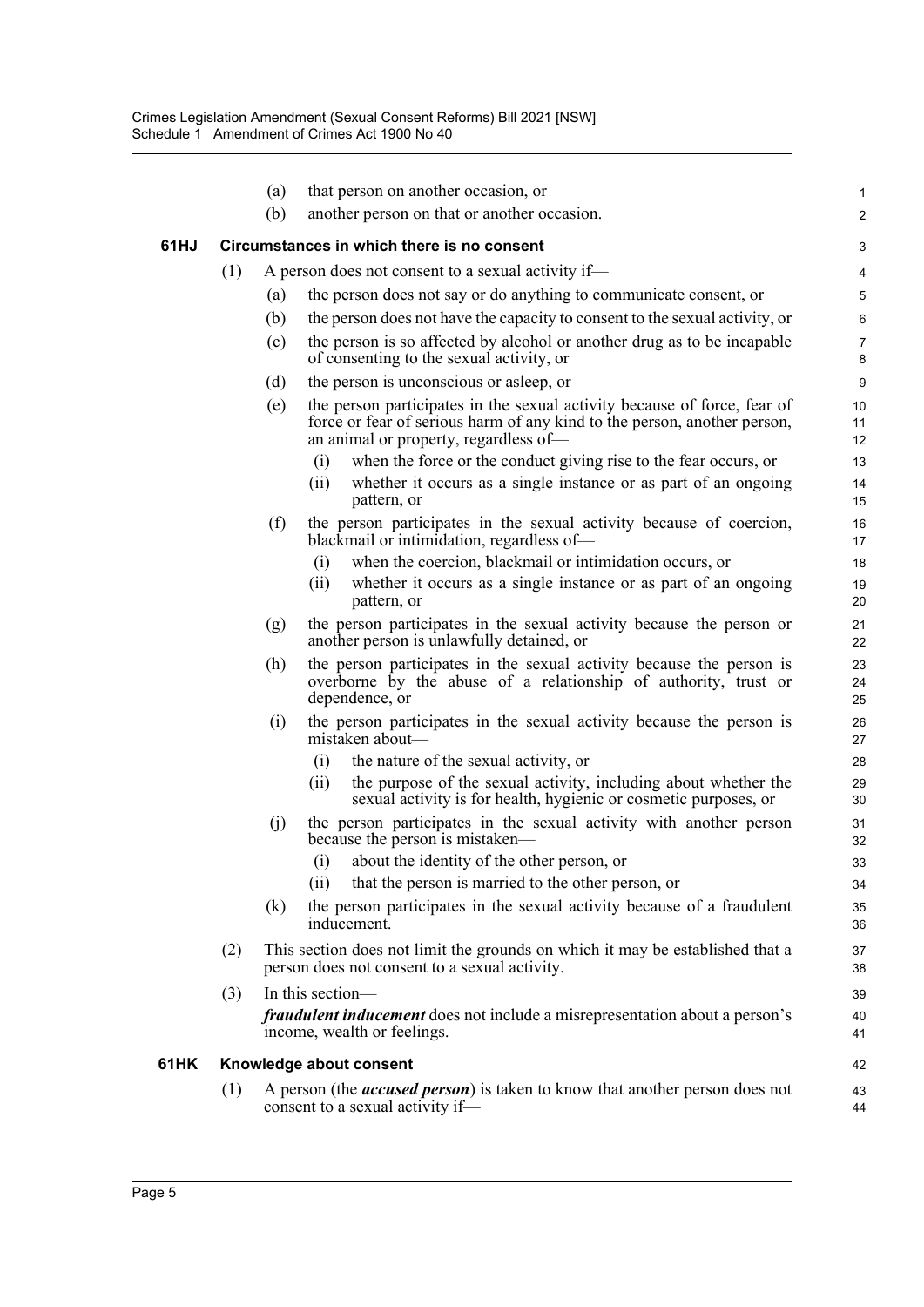|        |                           | (a) | the accused person actually knows the other person does not consent to<br>the sexual activity, or                                                                                                                                                                                                                           | $\mathbf{1}$<br>$\overline{2}$                |
|--------|---------------------------|-----|-----------------------------------------------------------------------------------------------------------------------------------------------------------------------------------------------------------------------------------------------------------------------------------------------------------------------------|-----------------------------------------------|
|        |                           | (b) | the accused person is reckless as to whether the other person consents                                                                                                                                                                                                                                                      | $\ensuremath{\mathsf{3}}$                     |
|        |                           | (c) | to the sexual activity, or<br>any belief that the accused person has, or may have, that the other<br>person consents to the sexual activity is not reasonable in the<br>circumstances.                                                                                                                                      | 4<br>$\mathbf 5$<br>$\,6\,$<br>$\overline{7}$ |
|        | (2)                       |     | Without limiting subsection $(1)(c)$ , a belief that the other person consents to<br>sexual activity is not reasonable if the accused person did not, within a<br>reasonable time before or at the time of the sexual activity, say or do anything<br>to find out whether the other person consents to the sexual activity. | $\bf 8$<br>9<br>$10$<br>11                    |
|        | (3)                       |     | Subsection (2) does not apply if the accused person shows that—                                                                                                                                                                                                                                                             | 12                                            |
|        |                           | (a) | the accused person had at the time of the sexual activity—                                                                                                                                                                                                                                                                  | 13                                            |
|        |                           |     | a cognitive impairment within the meaning of section 23A(8) and<br>(i)<br>$(9)$ , or                                                                                                                                                                                                                                        | 14<br>15                                      |
|        |                           |     | a mental health impairment, and<br>(ii)                                                                                                                                                                                                                                                                                     | 16                                            |
|        |                           | (b) | the impairment was a cause of the accused person not saying or doing<br>anything.                                                                                                                                                                                                                                           | 17<br>18                                      |
|        | (4)                       |     | The onus of establishing a matter referred to in subsection (3) lies with the<br>accused person on the balance of probabilities.                                                                                                                                                                                            | 19<br>20                                      |
|        | (5)                       |     | For the purposes of making any finding under this section, the trier of fact—                                                                                                                                                                                                                                               | 21                                            |
|        |                           | (a) | must consider all the circumstances of the case, including what, if<br>anything, the accused person said or did, and                                                                                                                                                                                                        | 22<br>23                                      |
|        |                           | (b) | must not consider any self-induced intoxication of the accused person.                                                                                                                                                                                                                                                      | 24                                            |
| [10]   |                           |     | Sections 61J(2), 61KC(b), 61KD, 61KE(b), 61KF, 66C(5), 66DE(2) and 80A(1)                                                                                                                                                                                                                                                   | 25                                            |
|        |                           |     | Omit "alleged offender" wherever occurring. Insert instead "accused person".                                                                                                                                                                                                                                                | 26                                            |
| $[11]$ | Section 61KA, heading     |     |                                                                                                                                                                                                                                                                                                                             | 27                                            |
|        |                           |     | Omit "Offender married to victim".                                                                                                                                                                                                                                                                                          | 28                                            |
|        |                           |     | Insert instead "Accused person married to complainant".                                                                                                                                                                                                                                                                     | 29                                            |
| [12]   |                           |     | Sections 61KC, 61KD(1), 61KE and 61KF(1)                                                                                                                                                                                                                                                                                    | 30                                            |
|        |                           |     | Omit "(the alleged offender)" wherever occurring. Insert instead "(the accused person)".                                                                                                                                                                                                                                    | 31                                            |
| $[13]$ |                           |     | Sections 61J(2), 61JA(1)(c), 61KC, 61KD, 61KE, 61KF, 66C(5), 66DE(2), 80A(1),<br>definition of "circumstances of aggravation" and 80AG                                                                                                                                                                                      | 32<br>33                                      |
|        |                           |     | Omit "alleged victim" wherever occurring. Insert instead "complainant".                                                                                                                                                                                                                                                     | 34                                            |
| [14]   |                           |     | Sections 61KC, 61KD(1), 61KE and 61KF(1)                                                                                                                                                                                                                                                                                    | 35                                            |
|        |                           |     | Omit "(the <i>alleged victim</i> )" wherever occurring. Insert instead "(the <i>complainant</i> )".                                                                                                                                                                                                                         | 36                                            |
| [15]   | Sections 73(3) and 73A(3) |     |                                                                                                                                                                                                                                                                                                                             | 37                                            |
|        |                           |     | Omit "(the victim)" wherever occurring. Insert instead "(the complainant)".                                                                                                                                                                                                                                                 | 38                                            |
| [16]   | Sections 73(3) and 73A(3) |     |                                                                                                                                                                                                                                                                                                                             | 39                                            |
|        |                           |     | Omit "(the offender)" wherever occurring. Insert instead "(the accused person)".                                                                                                                                                                                                                                            | 40                                            |
|        |                           |     |                                                                                                                                                                                                                                                                                                                             |                                               |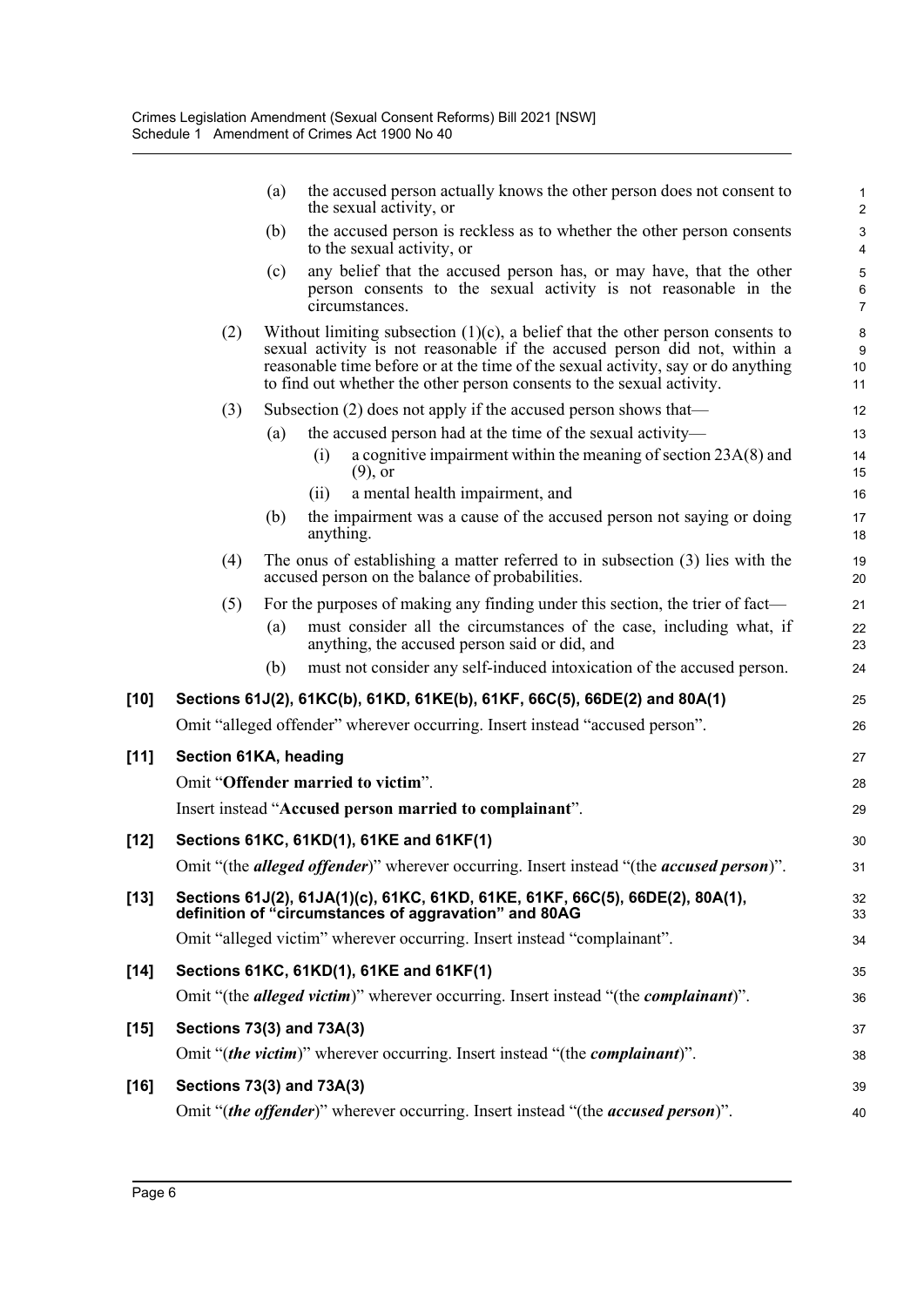Crimes Legislation Amendment (Sexual Consent Reforms) Bill 2021 [NSW] Schedule 1 Amendment of Crimes Act 1900 No 40

| $[17]$ |                                                                                        |     |                    | Sections 73(3) and 73A(3)                                                                                                                                  | 1                       |  |
|--------|----------------------------------------------------------------------------------------|-----|--------------------|------------------------------------------------------------------------------------------------------------------------------------------------------------|-------------------------|--|
|        |                                                                                        |     |                    | Omit "offender" wherever occurring. Insert instead "accused person".                                                                                       | $\overline{\mathbf{c}}$ |  |
| $[18]$ |                                                                                        |     |                    | Sections 73(3), 73A(3) and 80AF(2A)(b)                                                                                                                     | 3                       |  |
|        |                                                                                        |     |                    | Omit "victim" wherever occurring. Insert instead "complainant".                                                                                            | 4                       |  |
| [19]   |                                                                                        |     |                    | Sections 73(3)(b1) and 73A(3)(b1)                                                                                                                          | 5                       |  |
|        | person".                                                                               |     |                    | Omit "offender's authority" wherever occurring. Insert instead "authority of the accused                                                                   | 6<br>7                  |  |
| [20]   |                                                                                        |     |                    | Section 80A Sexual assault by forced self-manipulation                                                                                                     | 8                       |  |
|        |                                                                                        |     | self-manipulation. | Omit "(including a surgically constructed vagina)" from section $80A(1)$ , definition of                                                                   | 9<br>10                 |  |
| $[21]$ |                                                                                        |     |                    | <b>Section 80AB Alternative verdicts</b>                                                                                                                   | 11                      |  |
|        |                                                                                        |     |                    | Omit "alleged victim" wherever occurring in section 80AB(2) and (3).                                                                                       | 12                      |  |
|        |                                                                                        |     |                    | Insert instead "complainant".                                                                                                                              | 13                      |  |
| $[22]$ |                                                                                        |     |                    | Section 80AC, heading                                                                                                                                      | 14                      |  |
|        |                                                                                        |     |                    | Omit "Offenders". Insert instead "Accused persons".                                                                                                        | 15                      |  |
| $[23]$ |                                                                                        |     |                    | Section 80AF Uncertainty about time when sexual offence against child occurred                                                                             | 16                      |  |
|        | Omit "victim of" from section 80AF(1)(b). Insert instead "complainant in relation to". |     |                    |                                                                                                                                                            |                         |  |
| $[24]$ | <b>Section 583</b>                                                                     |     |                    |                                                                                                                                                            |                         |  |
|        | Insert after section 582-                                                              |     |                    |                                                                                                                                                            |                         |  |
|        | 583<br>Review of certain provisions relating to consent                                |     |                    |                                                                                                                                                            |                         |  |
|        |                                                                                        | (1) |                    | The Minister must conduct a review (the 5 year review) of the reviewable<br>provisions to identify if-                                                     | 21<br>22                |  |
|        |                                                                                        |     | (a)                | the policy objectives of the reviewable provisions remain valid, and                                                                                       | 23                      |  |
|        |                                                                                        |     | (b)                | the terms of the reviewable provisions remain appropriate for securing<br>the objectives.                                                                  | 24<br>25                |  |
|        |                                                                                        | (2) |                    | The Minister must also, as part of the 5 year review, consider whether the<br>reviewable provisions should be subject to a further review at a later date. | 26<br>27                |  |
|        |                                                                                        | (3) |                    | The 5 year review must be commenced within 6 months after the period of 5<br>years after the commencement date.                                            | 28<br>29                |  |
|        |                                                                                        | (4) |                    | A report on the outcome of the 5 year review must be tabled in each House of<br>Parliament within 1 year after the end of the 6 month period.              | 30<br>31                |  |
|        |                                                                                        | (5) |                    | In this section-                                                                                                                                           | 32                      |  |
|        |                                                                                        |     |                    | <b>commencement date</b> means the date on which the Crimes Legislation<br>Amendment (Sexual Consent Reforms) Act 2021 commences.                          | 33<br>34                |  |
|        |                                                                                        |     |                    | reviewable provisions means-                                                                                                                               | 35                      |  |
|        |                                                                                        |     | (a)                | sections 61H, 61HA, 61HB and 61HC, and                                                                                                                     | 36                      |  |
|        |                                                                                        |     | (b)                | Part 3, Division 10, Subdivision 1A.                                                                                                                       | 37                      |  |
| $[25]$ |                                                                                        |     |                    | Schedule 11 Savings, transitional and other provisions                                                                                                     | 38<br>39                |  |
|        | Insert at the end of the Schedule with appropriate Part and clause numbering—          |     |                    |                                                                                                                                                            |                         |  |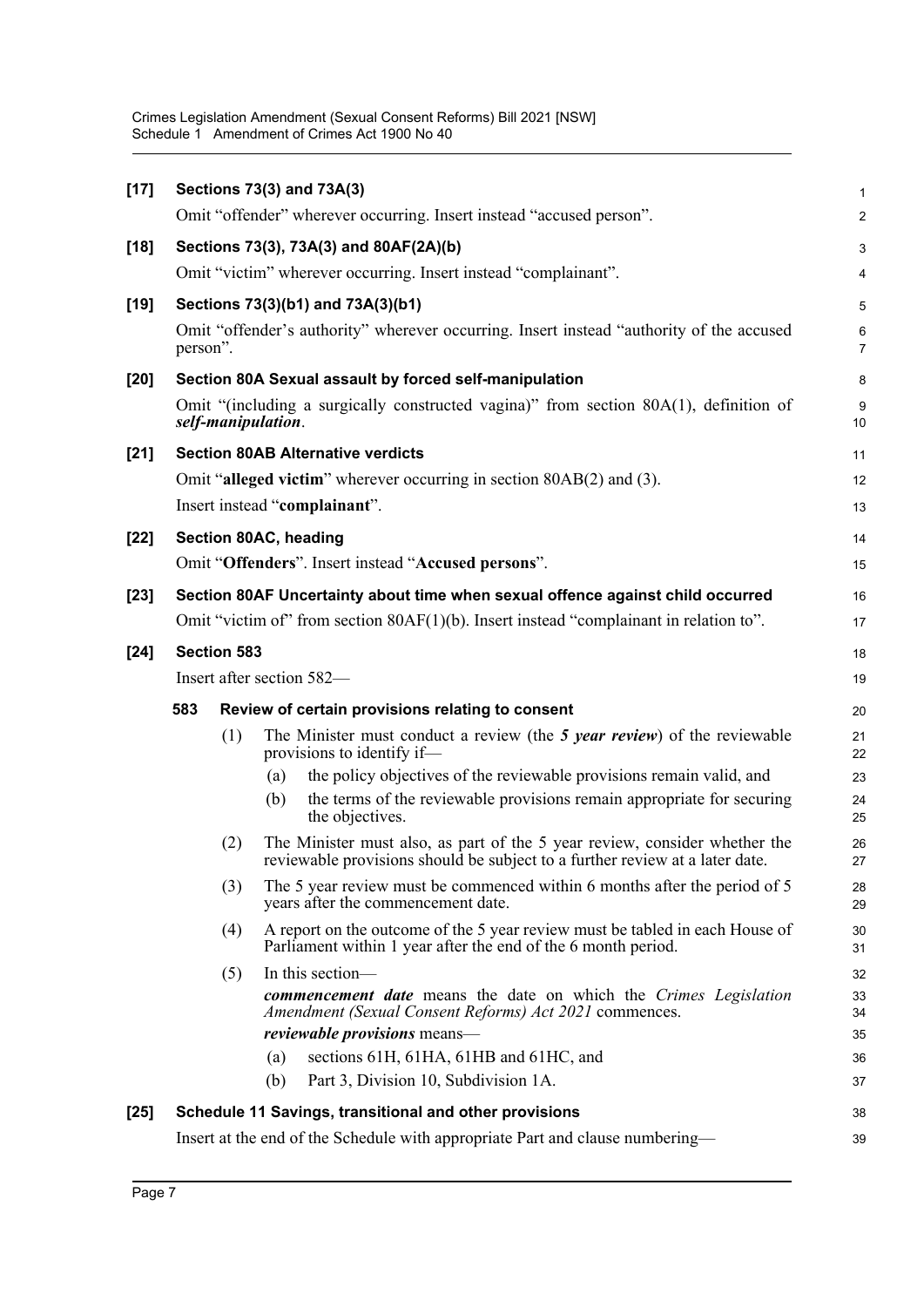### **Part Crimes Legislation Amendment (Sexual Consent Reforms) Act 2021**

#### **Application of amendments**

An amendment made to this Act by the *Crimes Legislation Amendment (Sexual Consent Reforms) Act 2021* applies only in relation to an offence committed, or alleged to have been committed, on or after the commencement of the amendment.

6 7

1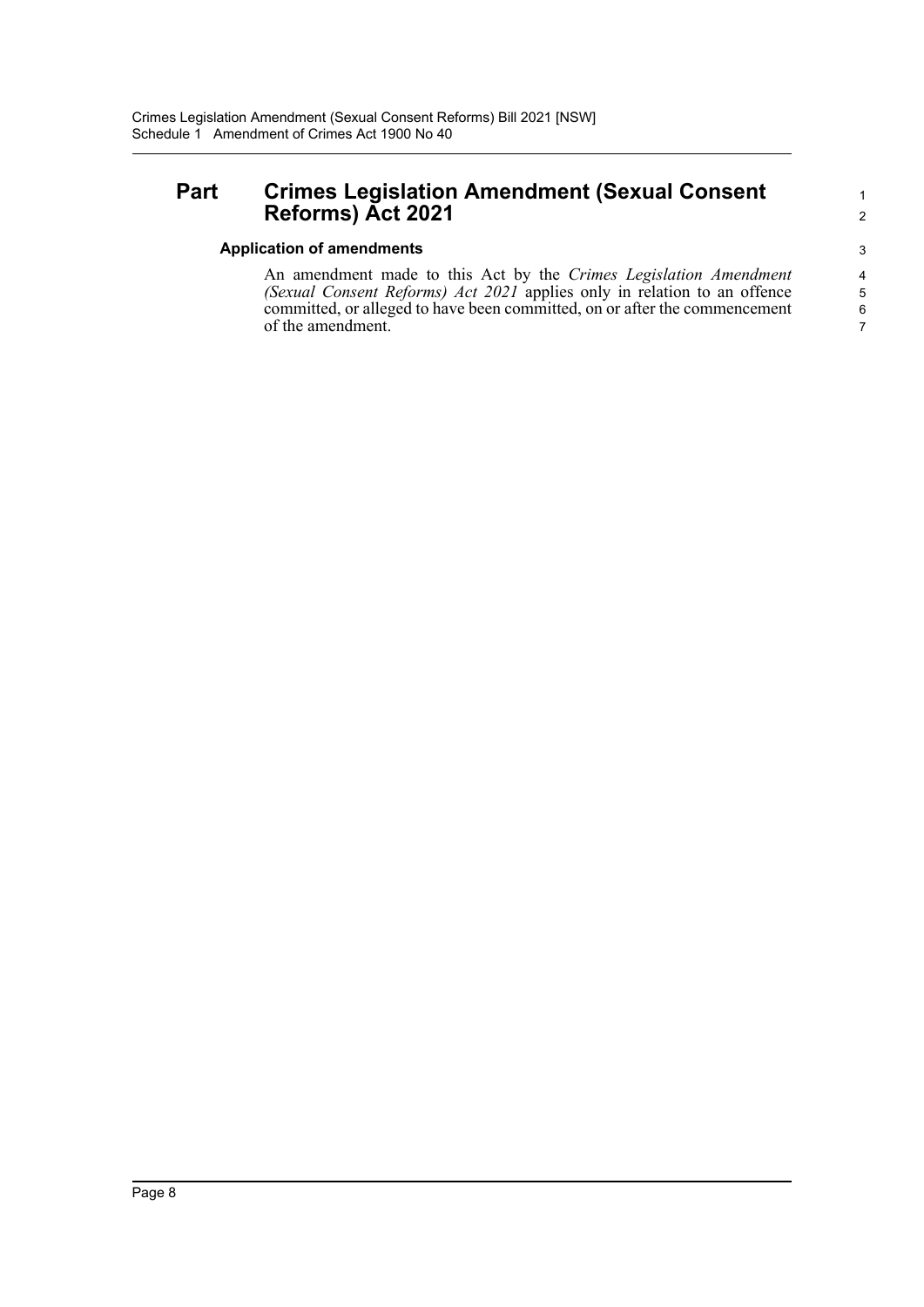<span id="page-12-0"></span>

| <b>Schedule 2</b> |      | 209                                                   | <b>Amendment of Criminal Procedure Act 1986 No</b> | $\mathbf{1}$<br>$\overline{c}$                                                                                                                              |                |  |  |
|-------------------|------|-------------------------------------------------------|----------------------------------------------------|-------------------------------------------------------------------------------------------------------------------------------------------------------------|----------------|--|--|
| $[1]$             |      | Chapter 6, Part 5, Division 1, Subdivision 1, heading |                                                    |                                                                                                                                                             |                |  |  |
|                   |      |                                                       |                                                    | Insert before section 290-                                                                                                                                  | 4              |  |  |
|                   |      | <b>Subdivision 1</b>                                  |                                                    | <b>Preliminary</b>                                                                                                                                          | 5              |  |  |
| [2]               |      |                                                       |                                                    | Chapter 6, Part 5, Division 1, Subdivision 2, heading                                                                                                       | 6              |  |  |
|                   |      |                                                       |                                                    | Insert after section 290A—                                                                                                                                  | $\overline{7}$ |  |  |
|                   |      | <b>Subdivision 2</b>                                  |                                                    | In camera proceedings                                                                                                                                       | 8              |  |  |
| $[3]$             |      |                                                       |                                                    | Chapter 6, Part 5, Division 1, Subdivision 3                                                                                                                | 9              |  |  |
|                   |      |                                                       |                                                    | Insert after section 291C-                                                                                                                                  | 10             |  |  |
|                   |      | <b>Subdivision 3</b>                                  |                                                    | Directions to jury-consent                                                                                                                                  | 11             |  |  |
|                   | 292  |                                                       |                                                    | Directions in relation to consent                                                                                                                           | 12             |  |  |
|                   |      | (1)                                                   |                                                    | This Subdivision applies to a trial of a person for an offence, or attempt to                                                                               | 13             |  |  |
|                   |      |                                                       |                                                    | commit an offence, against the Crimes Act 1900, section 61I, 61J, 61JA,<br>61KC, 61KD, 61KE or 61KF.                                                        | 14<br>15       |  |  |
|                   |      | (2)                                                   |                                                    | In a trial to which this Subdivision applies, the judge must give any 1 or more<br>of the directions set out in sections $292A-292E$ (a consent direction)— | 16<br>17       |  |  |
|                   |      |                                                       | (a)                                                | if there is a good reason to give the consent direction, or                                                                                                 | 18             |  |  |
|                   |      |                                                       | (b)                                                | if requested to give the consent direction by a party to the proceedings,<br>unless there is a good reason not to give the direction.                       | 19<br>20       |  |  |
|                   |      | (3)                                                   | direction.                                         | A judge is not required to use a particular form of words in giving a consent                                                                               | 21<br>22       |  |  |
|                   |      | (4)                                                   |                                                    | A judge may, as the judge sees fit-                                                                                                                         | 23             |  |  |
|                   |      |                                                       | (a)                                                | give a consent direction at any time during a trial, and                                                                                                    | 24             |  |  |
|                   |      |                                                       | (b)                                                | give the same consent direction on more than 1 occasion during a trial.                                                                                     | 25             |  |  |
|                   | 292A |                                                       |                                                    | Circumstances in which non-consensual sexual activity occurs                                                                                                | 26             |  |  |
|                   |      |                                                       | Direction-                                         |                                                                                                                                                             | 27             |  |  |
|                   |      |                                                       |                                                    | Non-consensual sexual activity can occur-                                                                                                                   | 28             |  |  |
|                   |      |                                                       | (a)                                                | in many different circumstances, and                                                                                                                        | 29             |  |  |
|                   |      |                                                       | (b)                                                | between different kinds of people including-                                                                                                                | 30             |  |  |
|                   |      |                                                       |                                                    | people who know one another, or<br>(i)                                                                                                                      | 31             |  |  |
|                   |      |                                                       |                                                    | people who are married to one another, or<br>(ii)                                                                                                           | 32             |  |  |
|                   |      |                                                       |                                                    | people who are in an established relationship with one another.<br>(iii)                                                                                    | 33             |  |  |
|                   | 292B |                                                       |                                                    | Responses to non-consensual sexual activity                                                                                                                 | 34             |  |  |
|                   |      |                                                       | Direction-                                         |                                                                                                                                                             | 35             |  |  |
|                   |      |                                                       | (a)                                                | there is no typical or normal response to non-consensual sexual activity,<br>and                                                                            | 36<br>37       |  |  |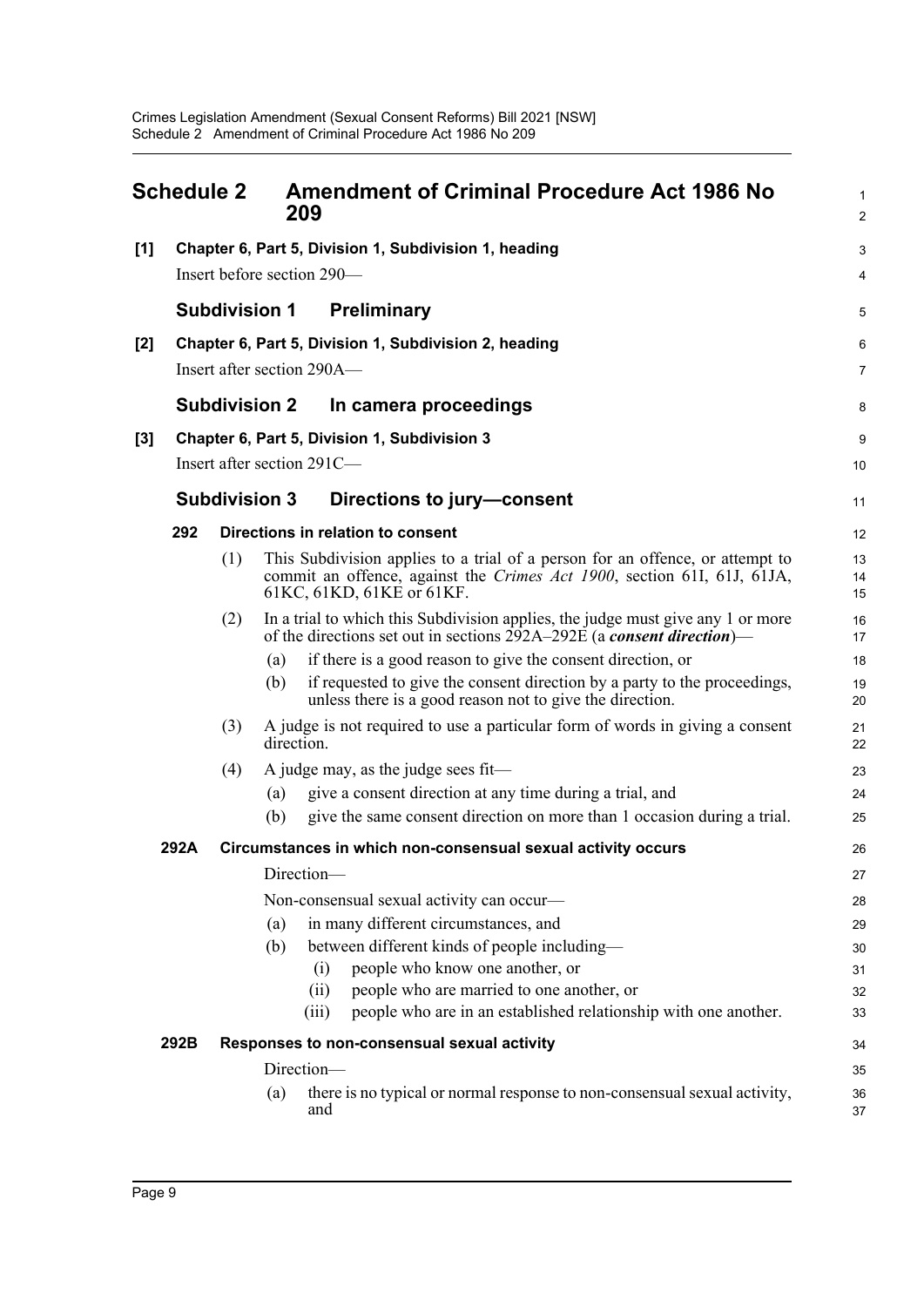|     |      | (b)                    | people may respond to non-consensual sexual activity in different ways,<br>including by freezing and not saying or doing anything, and                                                                        | 1<br>$\overline{\mathbf{c}}$ |
|-----|------|------------------------|---------------------------------------------------------------------------------------------------------------------------------------------------------------------------------------------------------------|------------------------------|
|     |      | (c)                    | the jury must avoid making assessments based on preconceived ideas<br>about how people respond to non-consensual sexual activity.                                                                             | 3<br>4                       |
|     | 292C |                        | Lack of physical injury, violence or threats                                                                                                                                                                  | 5                            |
|     |      |                        | Direction-                                                                                                                                                                                                    | 6                            |
|     |      | (a)                    | people who do not consent to a sexual activity may not be physically<br>injured or subjected to violence, or threatened with physical injury or<br>violence, and                                              | 7<br>8<br>9                  |
|     |      | (b)                    | the absence of injury or violence, or threats of injury or violence, does<br>not necessarily mean that a person is not telling the truth about an<br>alleged sexual offence.                                  | 10<br>11<br>12               |
|     | 292D |                        | <b>Responses to giving evidence</b>                                                                                                                                                                           | 13                           |
|     |      |                        | Direction-                                                                                                                                                                                                    | 14                           |
|     |      | (a)                    | trauma may affect people differently, which means that some people<br>may show obvious signs of emotion or distress when giving evidence in<br>court about an alleged sexual offence, but others may not, and | 15<br>16<br>17               |
|     |      | (b)                    | the presence or absence of emotion or distress does not necessarily<br>mean that a person is not telling the truth about an alleged sexual<br>offence.                                                        | 18<br>19<br>20               |
|     | 292E |                        | Behaviour and appearance of complainant                                                                                                                                                                       | 21                           |
|     |      |                        | Direction-                                                                                                                                                                                                    | 22                           |
|     |      |                        | It should not be assumed that a person consented to a sexual activity because<br>the person—                                                                                                                  | 23<br>24                     |
|     |      | (a)                    | wore particular clothing or had a particular appearance, or                                                                                                                                                   | 25                           |
|     |      | (b)                    | consumed alcohol or another drug, or                                                                                                                                                                          | 26                           |
|     |      | (c)                    | was present in a particular location.                                                                                                                                                                         | 27                           |
| [4] |      | <b>Section 293</b>     |                                                                                                                                                                                                               | 28                           |
|     |      |                        | Renumber as section 294CB and relocate after section 294CA.                                                                                                                                                   | 29                           |
| [5] |      |                        | Chapter 6, Part 5, Division 1, Subdivision 4, heading                                                                                                                                                         | 30                           |
|     |      |                        | Insert before section 293A-                                                                                                                                                                                   | 31                           |
|     |      | <b>Subdivision 4</b>   | Directions to jury-other                                                                                                                                                                                      | 32                           |
| [6] |      | Section 293A, heading  |                                                                                                                                                                                                               | 33                           |
|     |      |                        | Omit "Warning". Insert instead "Direction".                                                                                                                                                                   | 34                           |
| [7] |      | <b>Section 293A(2)</b> |                                                                                                                                                                                                               | 35                           |
|     |      |                        | Omit "inform". Insert instead "direct".                                                                                                                                                                       | 36                           |
| [8] |      | Section 293A(2A)       |                                                                                                                                                                                                               | 37                           |
|     |      |                        | Insert after section $293A(2)$ —                                                                                                                                                                              | 38                           |
|     |      | (2A)                   | A judge may, as the judge sees fit-                                                                                                                                                                           | 39                           |
|     |      | (a)                    | give a direction in this section at any time during a trial, and                                                                                                                                              | 40                           |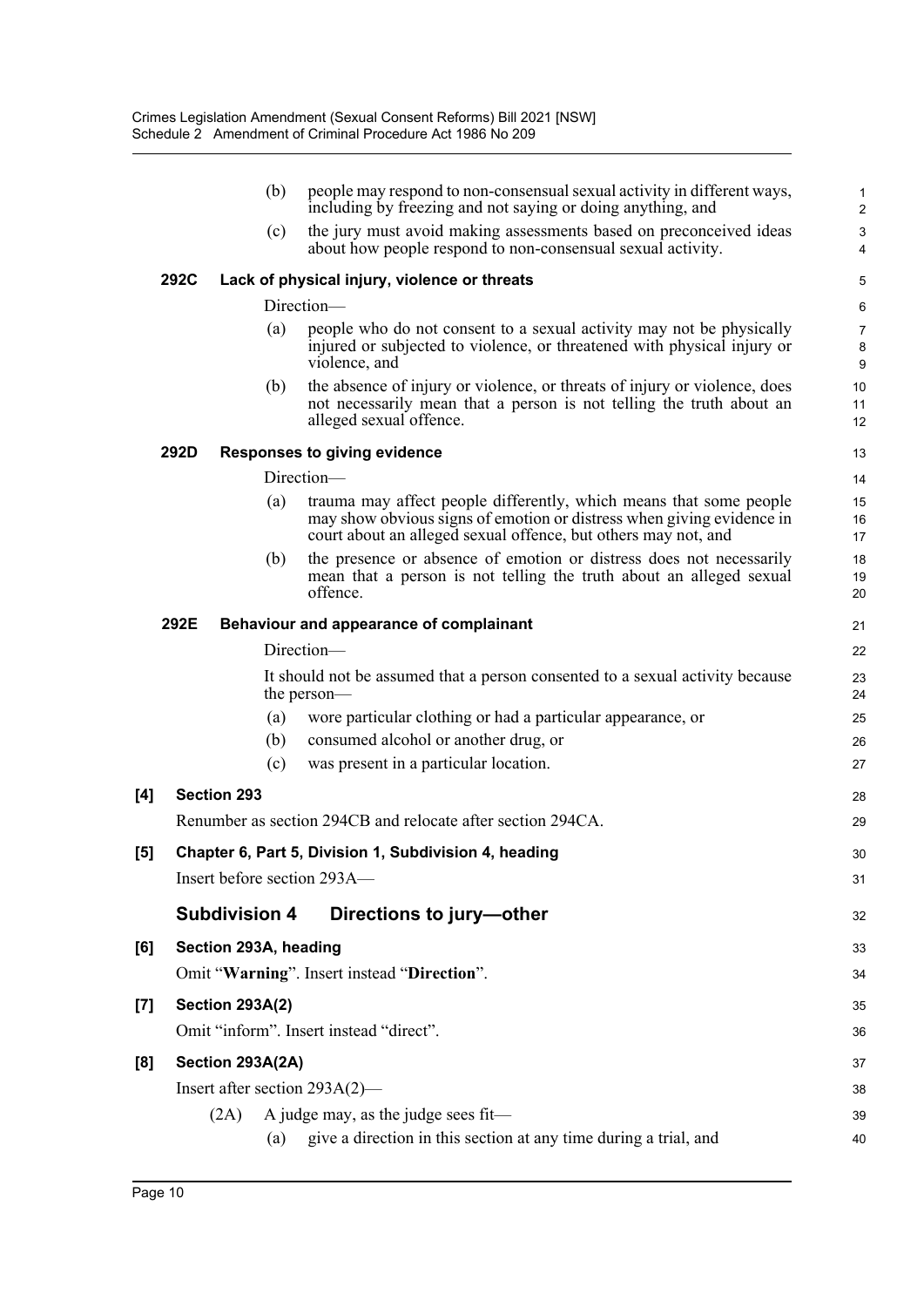|        |                          | give the same direction on more than 1 occasion during a trial.<br>(b)      | 1              |
|--------|--------------------------|-----------------------------------------------------------------------------|----------------|
| [9]    |                          | Section 294, heading                                                        | $\overline{c}$ |
|        |                          | Omit "Warning". Insert instead "Direction".                                 | 3              |
| $[10]$ |                          | Section 294(2)(a) and (c)                                                   | 4              |
|        |                          | Omit "warn" wherever occurring. Insert instead "direct".                    | 5              |
| $[11]$ | <b>Section 294(2)(b)</b> |                                                                             | 6              |
|        |                          | Omit "inform". Insert instead "direct".                                     | $\overline{7}$ |
| $[12]$ | <b>Section 294(2)(c)</b> |                                                                             | 8              |
|        |                          | Omit "warning". Insert instead "direction".                                 | 9              |
| $[13]$ | Section 294(2A)          |                                                                             | 10             |
|        |                          | Insert after section $294(2)$ —                                             | 11             |
|        | (2A)                     | A judge may, as the judge sees fit-                                         | 12             |
|        |                          | give a direction in this section at any time during a trial, and<br>(a)     | 13             |
|        |                          | (b)<br>give the same direction on more than 1 occasion during a trial.      | 14             |
| $[14]$ |                          | Section 294AA, heading                                                      | 15             |
|        |                          | Omit "Warning". Insert instead "Direction".                                 | 16             |
| $[15]$ | Section 294AA(1)         |                                                                             | 17             |
|        |                          | Omit "warn". Insert instead "direct".                                       | 18             |
| $[16]$ | Section 294AA(2)         |                                                                             | 19             |
|        |                          | Omit "warning". Insert instead "direction".                                 | 20             |
| $[17]$ |                          | Chapter 6, Part 5, Division 1, Subdivision 5, heading                       | 21             |
|        |                          | Insert after section 294AA-                                                 | 22             |
|        | <b>Subdivision 5</b>     | <b>Giving of evidence</b>                                                   | 23             |
| $[18]$ |                          | Chapter 6, Part 5 Division 1, Subdivision 6, heading                        | 24             |
|        |                          | Insert after section 294CA-                                                 | 25             |
|        | <b>Subdivision 6</b>     | Protections extend to tendency witnesses                                    | 26             |
| $[19]$ | Chapter 7, Part 6        |                                                                             | 27             |
|        |                          | Insert after Part 5-                                                        | 28             |
|        | Part 6                   | <b>Review of provisions</b>                                                 | 29             |
|        | 368                      | Review of certain provisions relating to consent                            | 30             |
|        | (1)                      | The Minister must conduct a review (the 5 year review) of the reviewable    | 31             |
|        |                          | provisions to identify if-                                                  | 32             |
|        |                          | the policy objectives of the reviewable provisions remain valid, and<br>(a) | 33             |